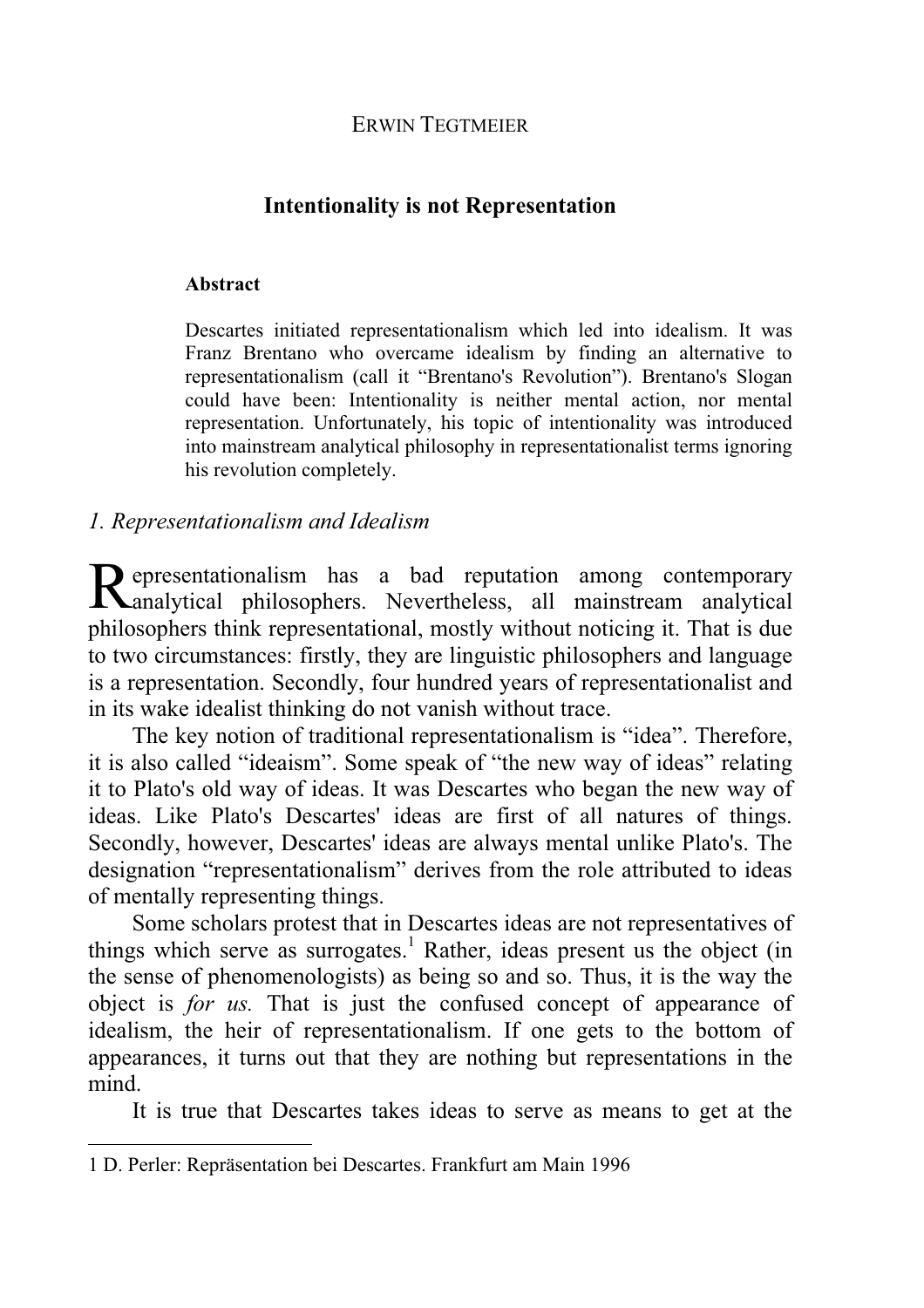objects. He is not an idealist. Ideas do not become the proper objects as in idealism. But ideas and the knowledge of ideas are critical for the knowledge of things. Descartes' famous criterion of evidence is applicable to ideas only. Thus ideas inevitable become primary objects even in the cognition of the non-mental and also representatives of those (more distant) objects. The mediation view of cognition characterises representationalism. Cognition is taken always to involve a medium, a representation to which one has to attend. Cognition is thought to be nothing but the representation of the object.

The main difficulty of representationalism concerns the relation between representation and object. Descartes and his disciples consider causation and similarity. With respect to the knowledge of physical objects Descartes rules out similarity because he takes the mental and the physical to be radically different. He assumes a causal transaction between the physical object and certain semi-physical entities in the mind. But the causal chain from object to mind seemed neither to him nor to the Cartesians a satisfactory candidate for the basic cognitive relation. The latter remained a mystery and that created scepticism. Scepticism is a position concerning the realism issue, i.e., the question whether we know the world as it is in itself independently of our cognition. This question has to be answered on the basis of one's categorial analysis of congnition.

The empiricist analysis of Gassendi, Locke and Hume was an attempt to avoid the realism issue and to concentrate on what is given: the ideas in the mind. Locke is always vague on the relationship between ideas and objects. Sometimes he identifies ideas and qualities of physical objects and physical objects with complexes of ideas. That identification which Berkeley and Hume adopt is Kant's starting point. He claims that the physical objects we perceive are mere appearances, i.e., ideas in the mind produced by it and he does not shy away from the contention that that is in accordance with common sense and from calling his view realistic (empirical realism).

Kant pretends to be able to finally lay scepticism (which was, as we have seen, the legacy of representationalism) to rest and prove the existence of the external world by taking space and time as subjective, i.e., as forms of perceptual representation. He upholds that there is something non-mental (the thing in itself), which he assumes to be the cause of sense data in the mind. However, he takes it to be absolutely unknowable. Thus, the physical objects with which we are acquainted by perception are turned into mental objects and the thing-in-itself cannot be conceived of as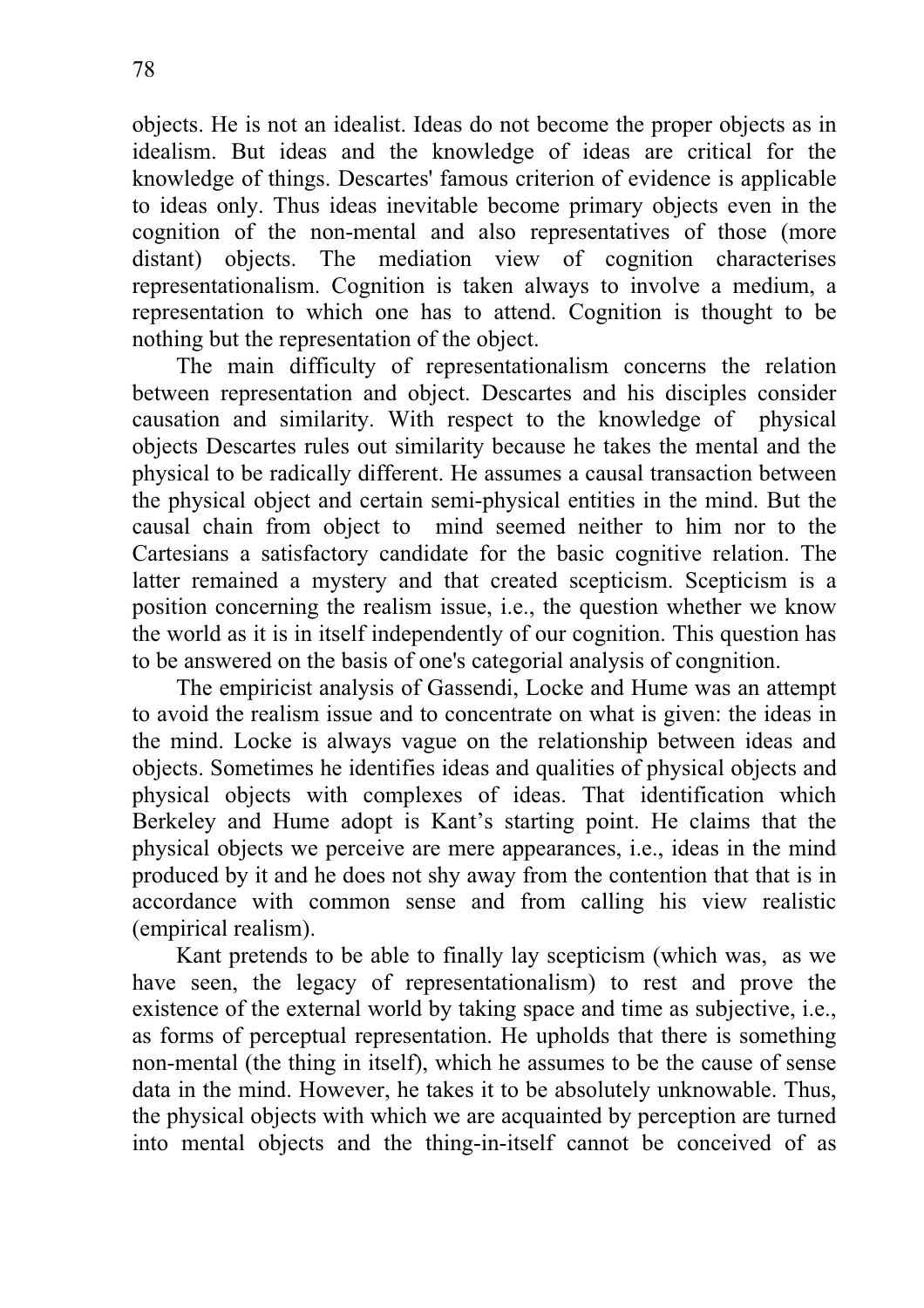physical in any customary sense, if only because it is unknowable.

Kant is not a representationalist any more since he does not consider the non-mental as an object of knowledge and since he transforms the physical objects into mental objects and thus into objects with which are directly acquainted. Thus he holds all knowledge to be direct knowledge. In this way, he escapes from the impasse into which the representationalist theory of knowledge leads. And he is able to claim that a priori knowledge though being self-knowledge of mind is knowledge about the physical objects.

Kant dissolves the realism problem by turning physical into mental objects and non-mental objects into unknowables. He is convinced that he solved the problems of representationalism and overcame scepticism. However, his solution of turning the physical into a mental object and making knowing into a purely mental production with only a loose causal connection to a non-mental ...I know not what "(Locke's characterisation of an Aristotelian substance) is absurd.

The connection between mind and physical object on which the empiricists base their analysis is causal. They understand perception as a causation of ideas by objects and their test of validity of an idea is to trace it back causally to perceptual ideas (sensations). However, since we know only the last link of the causal chain, we know nothing about that causation and therefore have no ground for inference to the physical object. Hence, Kant, who draws the final consequences from representationalism does not admit the non-mental as an object of knowledge, although he sticks to it as the first cause of perception. He grounds the validity of knowledge wholly on the process of knowing which he takes to produce its object in the first place.

Being primarily a practical philosopher, Kant has the stomach to swallow such a subjectivist theory of knowledge. But a philosopher who strives for a tenable realism has not. Kant's so-called Copernican revolution which should rather be called Ptolemeian revolution (because it places the subject in the centre) amounts in his eyes to complete failure. Kant's theory of knowledge is clearly subjectivist (he equates objectivity with intersubjectivity), while epistemological realism is objectivist. Considering this opposition and the absurdity of the idealistic transformation of the physical into a mental object, the philosopher who strives to realism and sees that representationalism leaves mind and physical object unconnected or leads into idealism has all reason absolutely to avoid representationalism and to be on his guard against hidden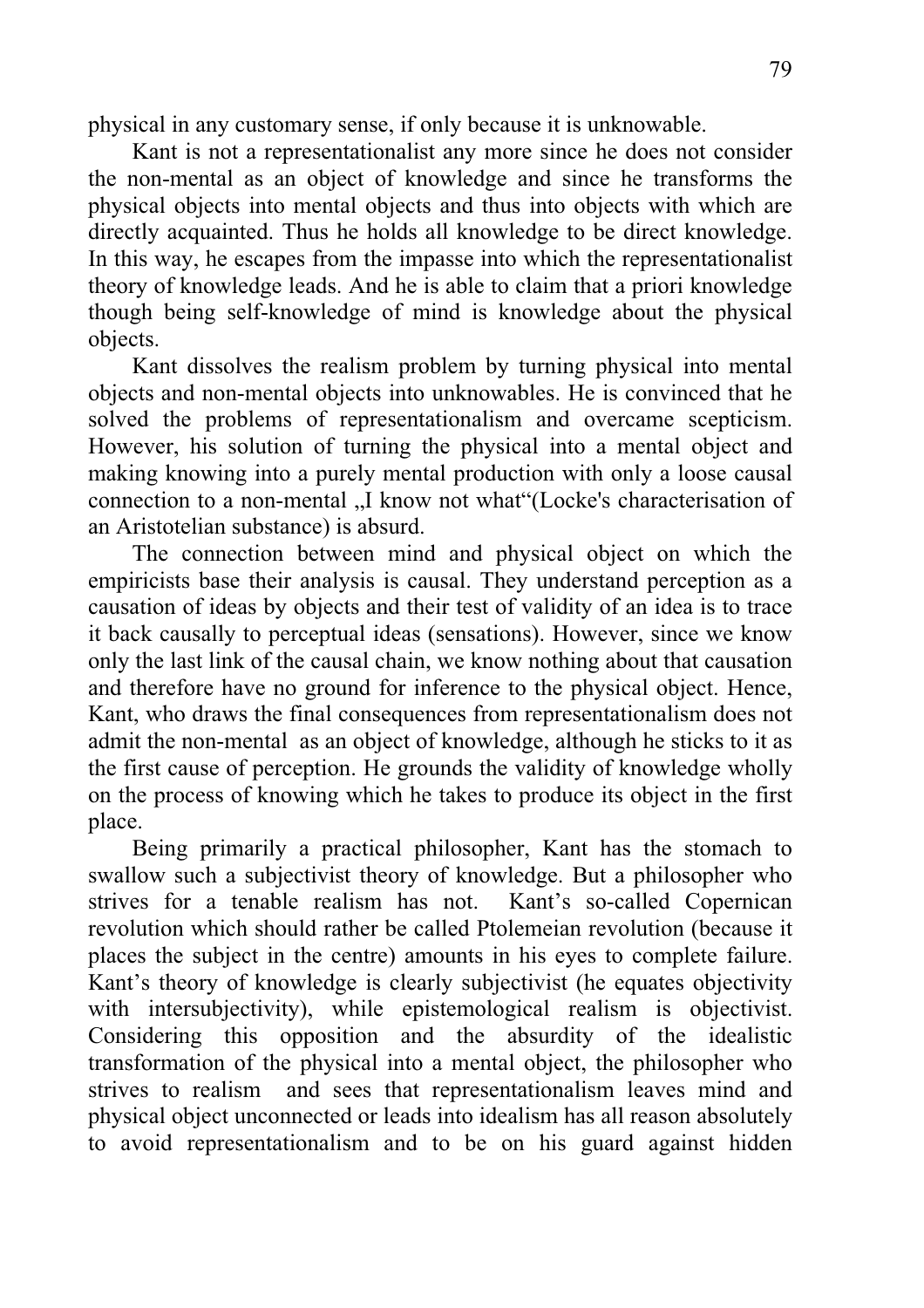#### representationalist premises.

## *2. Brentano's Revolution*

In the 19th century it was Brentano who gave the movement towards objectivity and epistemological realism, away from idealist subjectivism, a decisive momentum. He wanted to make a new start in philosophy, a new start from scratch, i.e., from phenomena not in the Kantian sense of mere appearances, but in the sense in which natural scientists' use the term. First, he focuses his phenomenological research on the classification of phenomena and he finds that there is a basic difference between psychical and physical phenomena. After British empiricists and idealists who dominated philosophy had blurred and dissolved that distinction, that finding was a revolutionary step. As the essential feature of psychical phenomena Brentano notes intentionality, i.e. the directedness to an object. That was not new. It was new that intentionality is closely investigated. Before all, Brentano brings out the difference between the mental act and its object, which is also blurred by empiricism and idealism (in both views knowing and the known are more or less fused which was made easier by the process-product ambiguity of the term "presentation" (Vorstellung)). However, Brentano's most important innovation is the discovery of the intentional relation. It makes him focus on the ontology of relations. Brentano's ontology of relations develops with respect to intentionality, especially with respect to the circumstance that mental acts can stand in the intentional relation to non-existent objects or, rather, that the second relatum may be lacking. First, Brentano takes the view that genuine relations require the existence of all their relata and that intentionality is merely similar to a relation in contrast to relations of comparison such as 'louder'. Later, he arrives at the view that relations of comparisons are no genuine relations and that intentionality is a model relation.

Against the idealists Brentano's revolution consisted in his distinction between act and object, against representationalism it was the widening of the range of alternatives with respect to the cognitive connection to the non-mental. The representationalists took in to account only the whole-part relation (in the case of the knowledge of the mental), the similarity and the causal relation, while Brentano discovered a specific relation which holds only between mental act and their objects.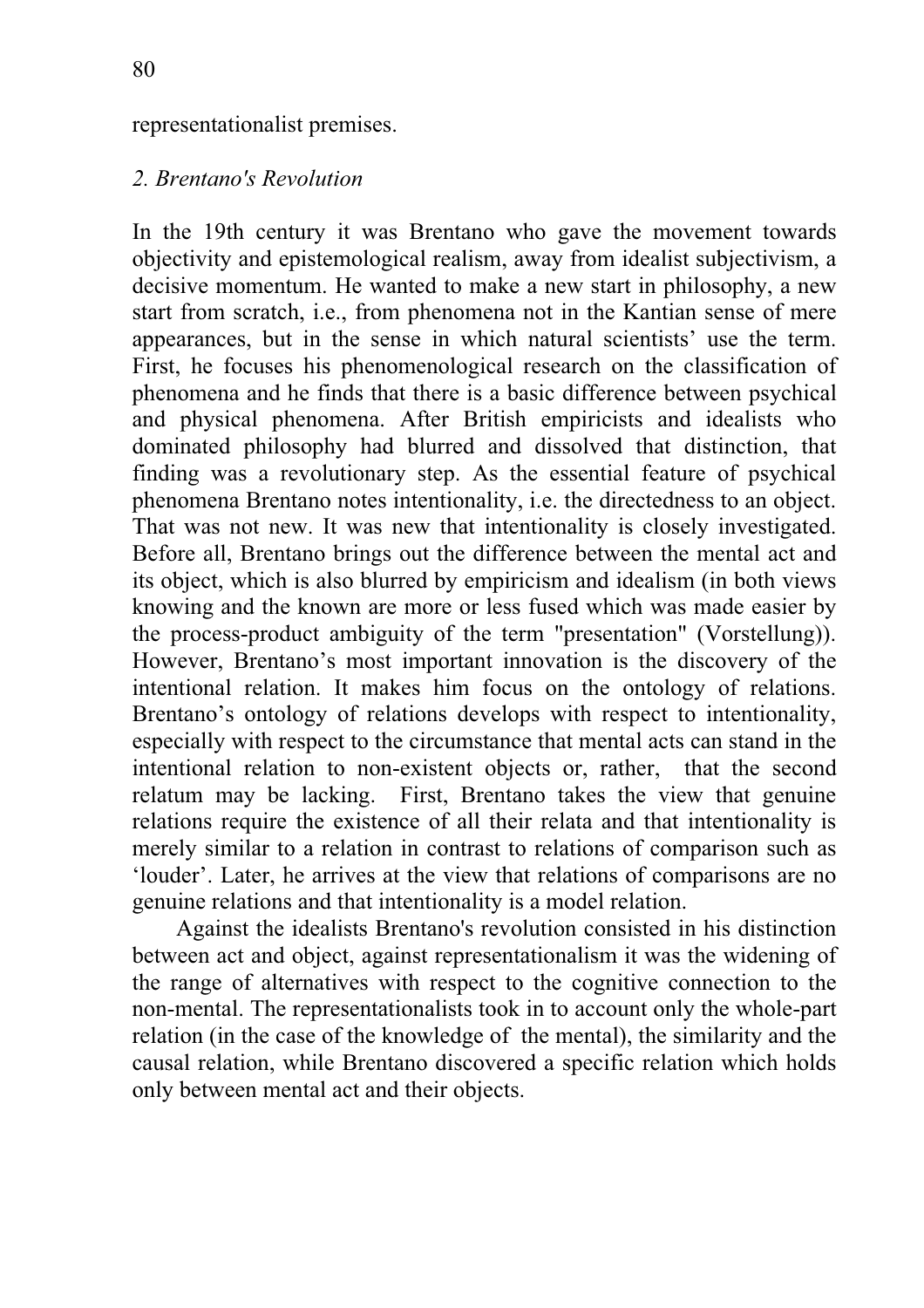## *3. Representationalism in Mainstream Analytical Philosophy*

One of the main themes of Quine's Word and Object is the rejection of ideas and the consequences of such a rejection for epistemology. The consequences are sceptical, as were those of the assumption of ideas. And the reason for this similarity is clearly that Quine continues to think representationalist. Quine's representatives are concepts instead of ideas. He does not use the term "concept" in the traditional sense of definite and clear ideas but means linguistic types by it.

Putnam's influential distinction between internal and metaphysical realism also depends on a linguistic representationalism.<sup>2</sup> It took a Spanish physicist to make Putnam realise his representationalism.<sup>3</sup> In his philosophical zigzag Putnam thought later on to have arrived at a direct realism. But his view reminds strongly of the Kantian view rather than being realist. He wants to guard against a representation as "an interface between ourselves and what we think about" (alias "idea") and rely instead on the activity of representation.<sup>4</sup> This activity is not like Brentano's mental act with the intentional relation but like Kant's spontaneous act of synthesis or the later Husserl's act of objectification, since Putnam clearly implies that the activity makes an intentional relation superfluous and that it produces the cognitive connection with the object.

Putnam rarely uses the term "intentionality" but Searle made it even the title of a book. He has the merit of introducing the subject of intentionality into mainstream analytical philosophy, which was courageous, indeed. Still he is as far from Brentano and did learn as little from Brentano as Putnam. Searle prefers "mental state" to Brentano's "mental acts" but the term "act" plays a role in Searle's analysis of intentionality. Searle professes that in it he extended his theory of speech acts to mind. This theory continues Austin's approach who investigated "how to do things with words". Hence Searle's concept of acts is that of an action or activity. Brentano contrasted mental acts to actions, especially to the mental activity of the idealist which is taken to produce the objects. As to the connection between mental act/state and object Searle says that the

<sup>2</sup> cf. E. Tegtmeier: Realismus und Pragmatismus. Eine Kritik der Erkenntnistheorie Hilary Putnams, in: V. Gadenne (ed.) Kritischer Rationalismus und Pragmatismus. Amsterdam 1998

<sup>3</sup> s. M. Willaschek (ed.) Realismus. Paderborn 2000, p. 129

<sup>4</sup> s. H. Putnam: Sense, Nonsense, and the Sense: An Inquiry into the Powers of the Human Mind. *Journal of Philosophy 91 (1994)* p. 505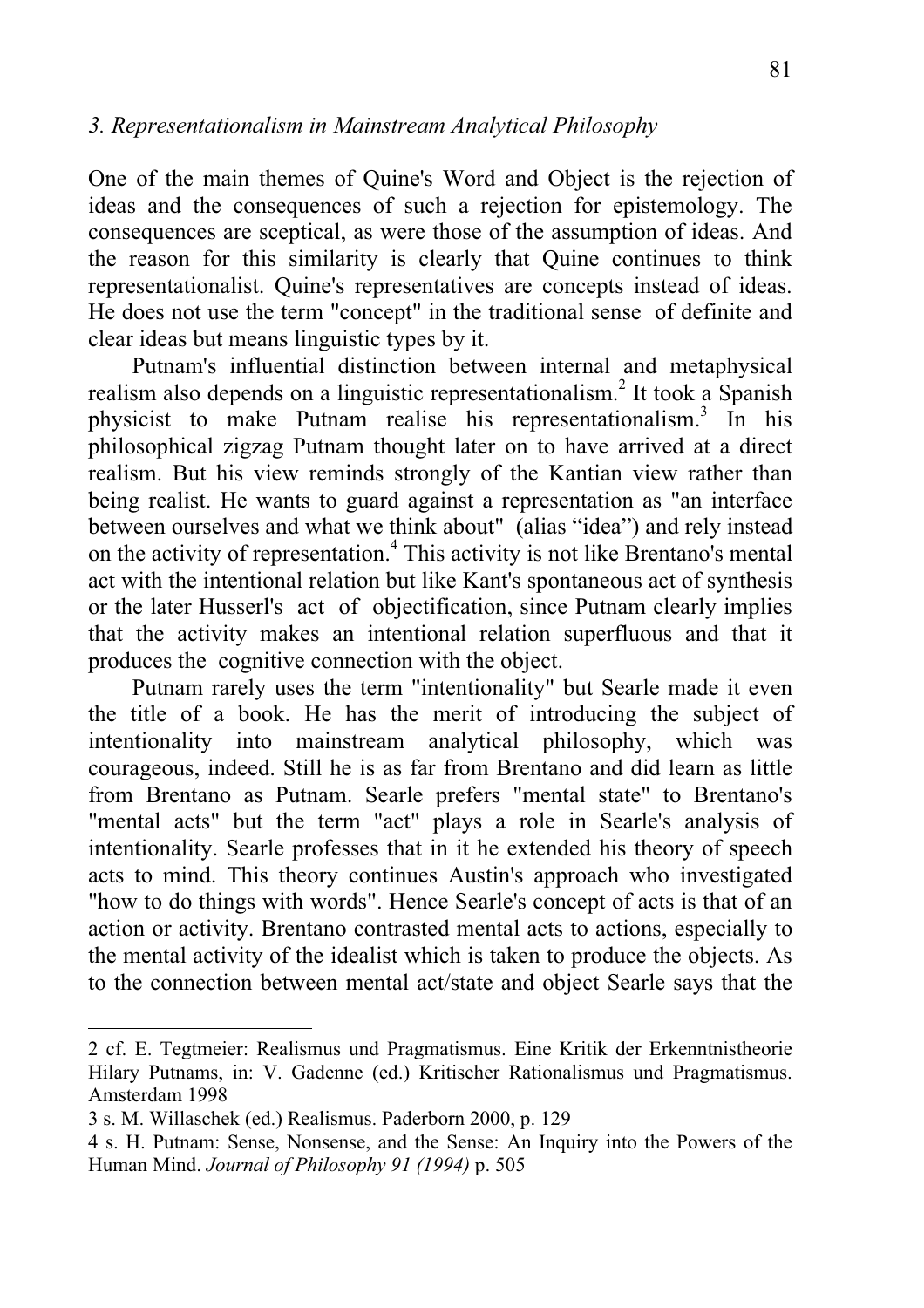former represents the latter "in the same sense of "represent" in which speech acts represent.<sup>5</sup> He collects what is represented with the notions of objects and states of affairs. And he characterises them with respect to linguistic as well as with respect to mental representation as conditions of satisfaction. That a mental state m represents the state of affairs s or has s as the condition of satisfaction does not imply that m acquaints with s. Being in a mental state which represents the state of affairs s does not imply being acquainted with s. Acquaintance with s involves knowing whether the state of affairs holds. Not even understanding what a mental state represents or what its conditions of satisfaction are does involve that acquaintance. In Searle intentionality is a representation of the object by a third entity (the content of the mental state) and not as in Brentano an acquaintance with the object. Brentano's intentional relation between act and object is taken to be so close, as to allow the metaphorical phrase of the object "being in" the act. It is presumably because of this close connection that Brentano denies the act has besides its object also a content.

Searle expresses uneasiness with the terms "representation" and "represent" and he claims that he could in principle dispense with them.<sup>6</sup> Nevertheless, he uses them at crucial points. It seems to me that he is not successful in his attempt to distance himself from representationalism. It is not enough to emphasise that the contents of mental states are not pictures. Descartes or Locke's ideas were neither. Moreover, it is revealing and typically representationalist that Searle requires the mental state to fit or match the world.<sup>7</sup> We have here similarity playing the role of basic cognitive relation between mind and object. Similarity did play that role also in empiricist representational realism where it offered a categorial analysis of the connection between mind and world.

It is regrettable the opportunity of introducing the subject of intentionality into mainstream analytical philosophy as not seized also to make Brentano's revolution known. Still worse is that mainstream analytical philosophers tend to present Brentano, if the mention he at all, as a representationalist.<sup>8</sup> If Brentano knew he would turn in his grave. One

<sup>5</sup> s. J.R.Searle: Intentionality. Cambridge 1983, p.4

<sup>6</sup> s. Searle 1983, p.11f.

<sup>7</sup> s. Searle 1983, p. 7, 9

<sup>8</sup> e.g. A. Beckermann: Das Problem der Intentionalität – Naturalistische Lösung oder meßtheoretische Auflösung? Ethik und Sozialwissenschaften 3 (19992) S.433f., s. also my criticism on p.497ff.